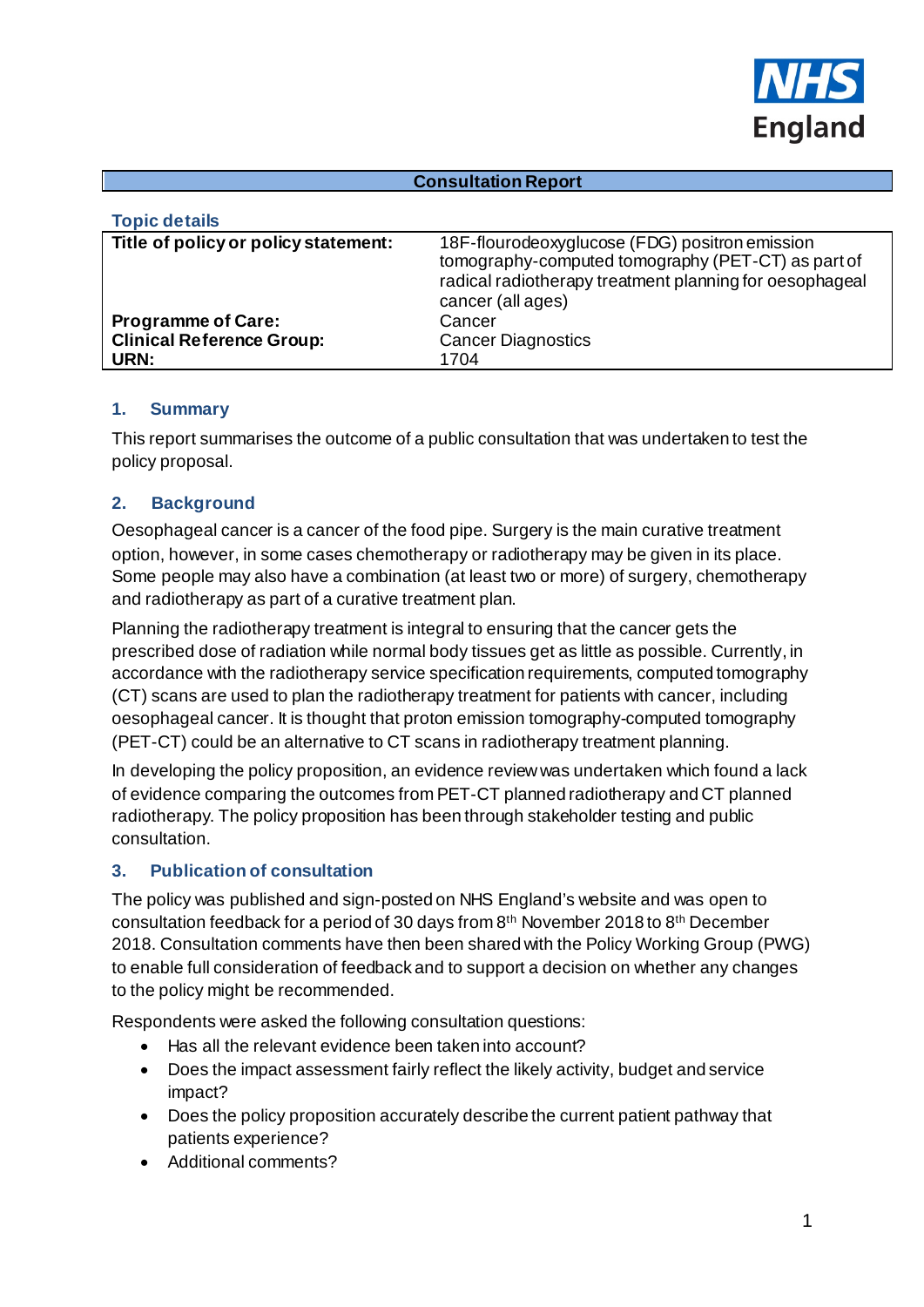# **4. Results of consultation**

Thirteen responses were received in response to public consultation; of these responses, 5 were from individual clinicians, 3 were from patients and 5 were from organisations (3 providers, 1 non-profit organisation, 1 from Royal College of Physicians).

Nine respondents were supportive of the policy proposition and agreed that the evidence base presented recommended a not for routine commissioning policy. The remaining respondents raised the following issues:

- One respondent suggested that based on the evidence presented a review of the clinical value of CT planning for radiotherapy should take place. This was based on the findings from the evidence reviewwhich included data on gross tumour volumes that were missed during CT based radiotherapy planning. The respondent suggested that additional research into PET-CT should be encouraged, as this would help to build an evidence base and reduce the dependency on CT scans.
- One respondent felt that although the evidence presented was weak, PET-CT scans used to stage the cancer, which are routinely commissioned by NHS England, should be used as part of radiotherapy planning. The respondent went on to set out a series of costs that would allow for integration of IT systems to enable this to happen.
- One respondent queried the inclusion of three uncontrolled studies cited in the evidence review, commenting that the studies had different methodologies and tumour dosages.
- One respondent raised concerns that not commissioning the use of PET-CT in the radiotherapy treatment planning for oesophageal cancer would result in an equality issue as the scans are used in the radiotherapy treatment planning for other cancers (e.g. lymphoma).

# **5. How have consultation responses been considered?**

Responses have been carefully considered and noted in line with the following categories:

- Level 1: Incorporated into draft document immediately to improve accuracy or clarity
- Level 2: Issue has already been considered by the CRG in its development and therefore draft document requires no further change
- Level 3: Could result in a more substantial change, requiring further consideration by the CRG in its work programme and as part of the next iteration of the document
- Level 4: Falls outside of the scope of the policy and NHS England's direct commissioning responsibility.

All responses to public consultation have been graded as Level 2 responses.

## **6. Has anything been changed in the policy as a result of the consultation?**

Feedback from public consultation has been considered by as follows:

• The findings from the evidence review demonstrated a lack of evidence comparing outcomes from PET-CT planned radiotherapy and CT planned radiotherapy. Clinical